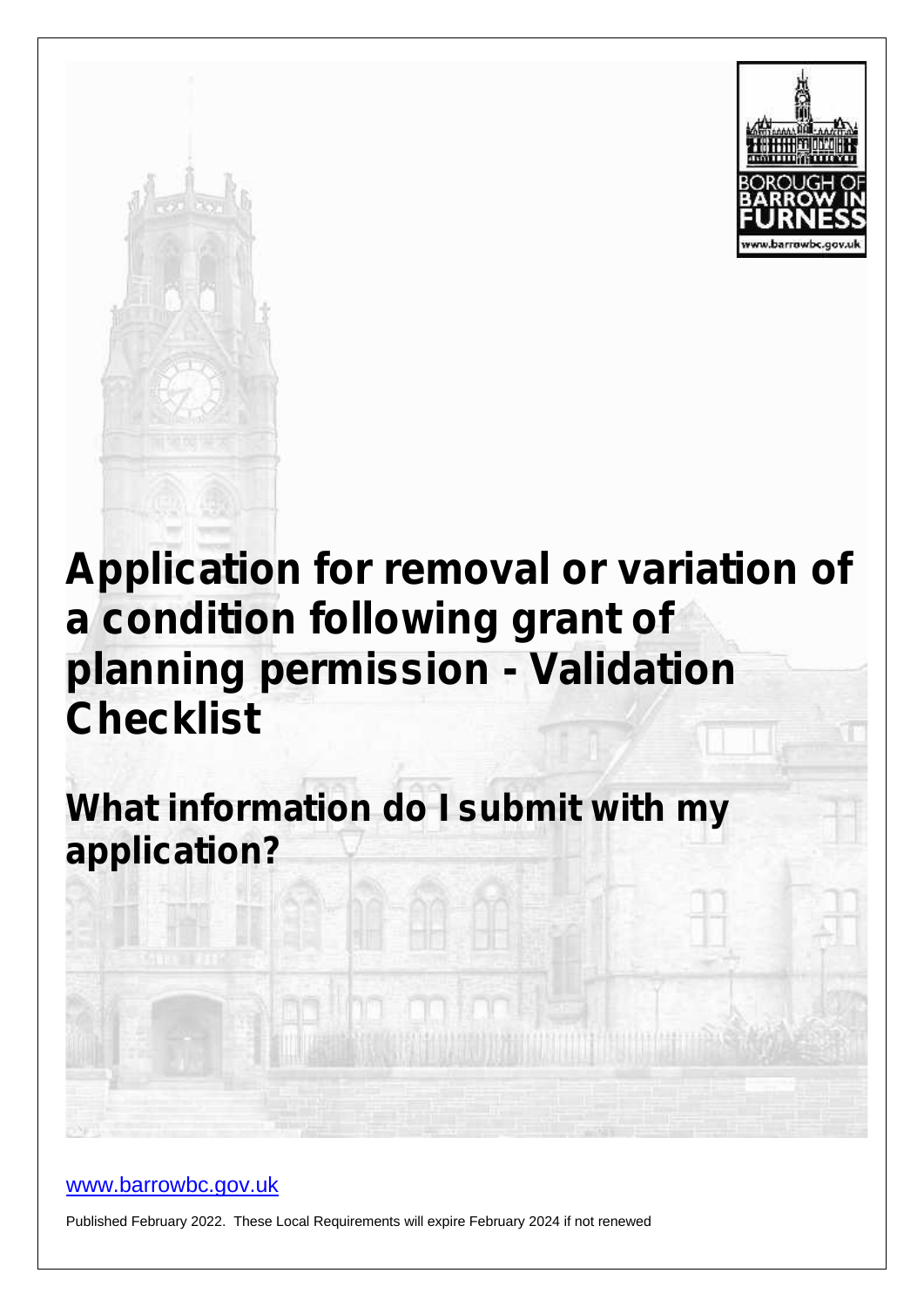## **National Requirements<sup>1</sup>**

#### **Forms**

 Completed form (3 copies to be supplied unless the application is submitted electronically) This form is also used for application for Minor Material Amendments (Section 73)

#### **Plans**

- The National requirements are for '*a plan which identifies the land to which the application relates*'. This shall be met by providing a plan based on an up-to-date map at an identified metric scale. For built up areas and within villages the location plan shall be at a scale of 1:1250 (or 1:2500 in the case of larger or more remote sites) and indicate the direction of North. Wherever possible the plan shall be scaled to fit onto A4 or A3 size paper. The location plan will clearly identify the land to which the application relates within a red line and within a blue line for any other land owned by the applicant located adjacent to the application site. Three copies need to be supplied unless the application is submitted electronically.
- Other plans and drawings or information necessary to describe the variation over the originally approved scheme.
- Block plan of the site (e.g. at a scale of 1:100 or 1:200) showing any site boundaries
- Existing and Proposed Elevations (e.g. at a scale of 1:50 or 1:100)
- Existing and Proposed Floor Plans (e.g. at a scale of 1:50 or 1:100)
- Existing and Proposed site sections and finished floor and site levels (e.g. at a scale of 1:50 or 1:100)
- Plans to a scale of not less than 1:20 to show all items such as new doors, windows, shopfronts, panelling, fireplaces, plaster moulding and other decorative details
- Roof plans (e.g. at a scale of 1:50 or 1:100)

#### **Certificates**

- **The completed Ownership Certificate** [A, B, C or D as applicable] as required by Article 14 of The Town & Country Planning (Development Management Procedure) Order 2015 (DMPO). If you are unsure about which Certificate to complete contact the Planning Service for advice.
- **The completed, dated Agricultural Holdings Certificate** as required by Article 14 of The Town & Country Planning (Development Management Procedure) Order 2015 (DMPO).
- In addition **where Ownership Certificates B, C or D have been completed, notice[s] as required by Article 13** of The Town & Country Planning (Development Management Procedure) Order 2015 (DMPO) must be given and/ or published in accordance with this Article.

#### **Other Information**

- Design and Access Statement as required
- The appropriate fee

### **Local Requirements**

Shall include some or all of the following:

If the original application contained supporting information, this information should be updated to reflect the nature of the proposed change or variation. Examples are shown below;

- A clear and full description of the proposed works including the reason(s) for the proposed variation
- Archaeology Assessment
- Biodiversity survey and report https://www.barrowbc.gov.uk/residents/planning/planning policy/planning-policy-documents/supplementary-planning-documents-spds-other-guidance/

 $1$ The national guidelines are subject to change at short notice but we will endeavour to update these at the earliest opportunity.